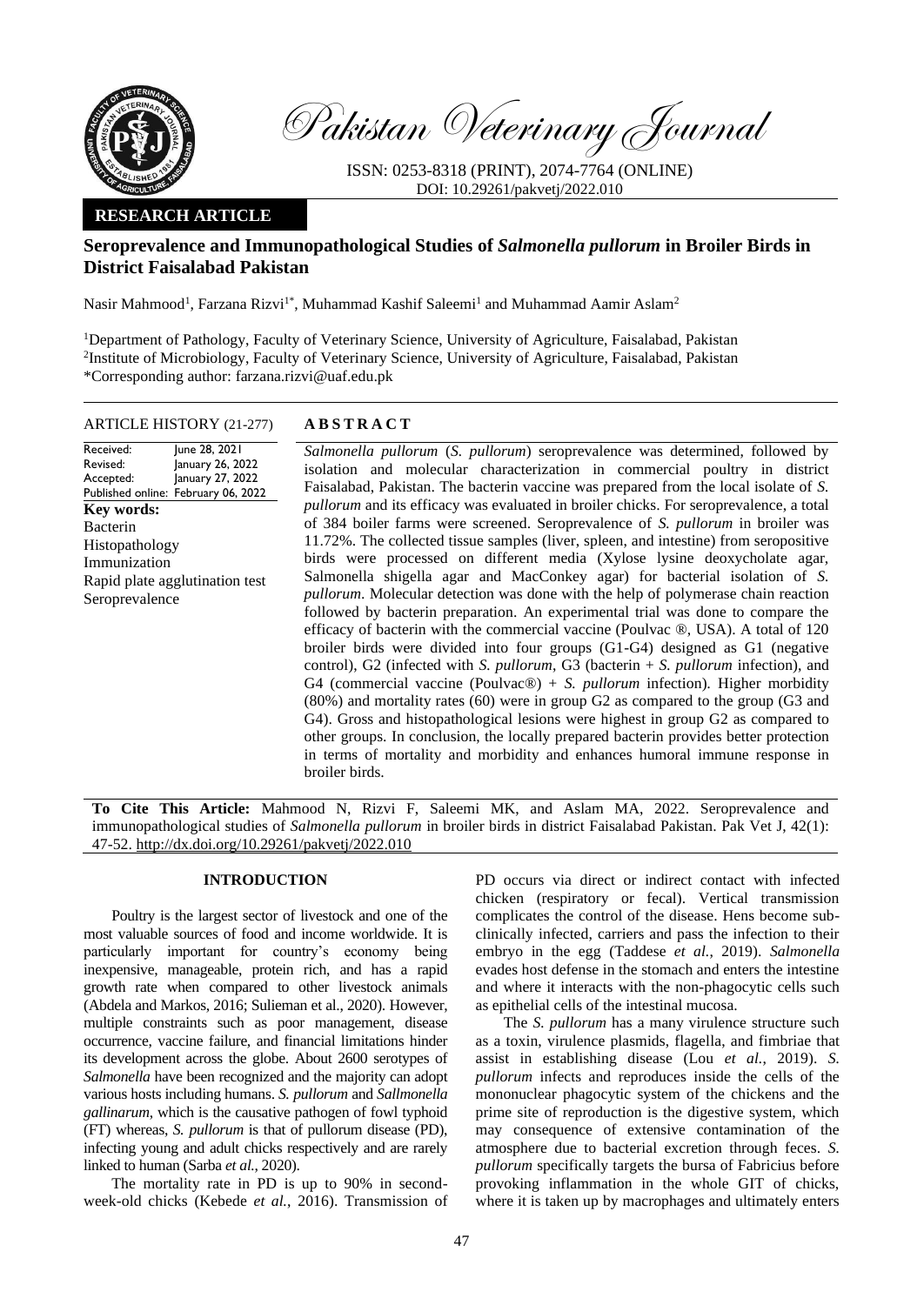into blood circulation causing bacteremia (Markos, 2016). Sick chicks huddle close to the heat source and appear weak with decreased appetite and stunted growth rate. Affected chicks show a characteristic "white pasting of vent". Maximum mortality occurs during the 2<sup>nd</sup> to 3<sup>rd</sup> week of infection (Martelli *et al.*, 2017).

Many methods are adopted to reduce and eliminate the infection from poultry birds. Both inactivated and live vaccines are available which mostly contain the *S. gallinarum* 9 R strain and *S. enteritides* which are used to immunize the birds against *S. pullorum* (Corrêa *et al.*, 2018). This vaccine gives the cross-protection against the PD, but some time antibody titer is not reached to a protective level against the infection (Revolledo *et al*., 2009). PD and FT are economically important infectious diseases, without their actual control through proper diagnostic tools and expensive treatment, it would not be possible to raise poultry profitably (Aragaw *et al*., 2011). So, keeping in view the severity of the disease and the suboptimal response of the available remedies, the project was planned to study the prevalence of *S. pullorum* in the Faisalabad district, its pathogenesis, and immunoprophylaxis using the locally prepared vaccine.

## **MATERIALS AND METHODS**

**Collection of samples and study area:** Screening of 384 broiler farms was done through rapid serum plate agglutination test. Samples size was calculated with formula of (Thrusfield, 2007) and samples were collected based on different seasons (Spring, autumn, winter, and summer) and age  $(1, 3, \text{ and } >4 \text{ week})$  groups, following the sample collection the collected tissue samples (liver, spleen, and intestine) of seropositive infected flocks were brought to the Department of Pathology, University of Agriculture, Faisalabad for further processing.

**Isolation of** *S. pullorum:* All the collected tissue samples were washed with normal saline enrichment of bacteria was done with tetrathionate broth. After 24h incubation at 37<sup>o</sup>C, the sterile loop was used to transfer the enriched bacterial culture from broth to MacConkey agar**,** Xylose lysine deoxycholate agar (XLD) and Salmonella Shigella agar (SSA) for observing the colony morphology followed by Gram staining and motility test.

**Biochemical characterization:** To differentiate between *S. pullorum* and *S. gallinarum* isolates, different biochemical tests i.e., sugar fermentation test, methyl red (MR) test, indole test, triple sugar iron (TSI) test, dulcitol fermentation test, and citrate utilization test was used according to the standard procedures as described by OIE manual.

**Molecular detection of** *S. pullorum* **through PCR:** For molecular identification, DNA was extracted. Briefly, few colonies of *S. pullorum* were picked and poured into 1.5 ml Eppendorf containing the 0.5ml phosphate buffer saline (PBS) and mixed it followed by DNA extraction by kit method (Thermo Scientific, USA). Quantification of the extracted DNA from *S. pullorum* isolates was done through nanodrop (NAS-99, USA).

**Preparation of PCR reaction mixture:** The extracted DNA was amplified by using the specific set of primers (F 5′-TACGGGACGAGTGGGTACTT-3′: R 5′-AGATGCC CCACCACTCAAAG-3′) in a thermal cycler (Bio-Rad, USA). A single PCR reaction mixture was comprised of 25 µl (Felipe *et al.*, 2014). Thermal cycler conditions for amplification of rat*A* gene of *S. pullorum* are shown in Table 1.

| Reactions            | Temperature/time            | Cycles    |
|----------------------|-----------------------------|-----------|
| Initial denaturation | 5 min at $95^{\circ}$ C     | I cycle   |
| Denaturation         | 30 second at 95°C           |           |
| Annealing and        | 30 second at $57^{\circ}$ C | 27 cycles |
| Elongation           | 42 second at 72°C           |           |
| Final extension      | 5 min at $72^{\circ}$ C     | I cycle   |
| Storage              | 4°C                         | $\infty$  |

**Preparation of Bacterin from local** *S. pullorum* **isolates** Formalin-killed bacterin was prepared from the PCR confirmed isolates of *S. pullorum*. *S. pullorum* was grown on XLD then kept in a bacteriological shaker incubator at 37<sup>0</sup>C for 24 hours. Isolated colonies of *S. pullorum* were transferred to nutrient broth (NB). The inactivation was done with 37% formaldehyde solution which was added to the bacterial suspension and adjusted 0.2% final concentration. *Salmonella* bacterin emulsified with mineral oil in the ratio of 1:4. Inactivated bacterial suspension mixed with 4% of tween 80. Bacterial contents in bacterin were adjusted to 10 CFU/0.5 ml bacterin. Thiomersal was added in a concentration of 0.05-0.1g/liter of the vaccine as a preservative (Soliman, 2015).

**Sterility test:** For sterility testing, 0.1ml of *S. pullorum*  bacterin was inoculated onto the brilliant green agar (BGA) medium and incubated at 37°C. The culture plates were then examined after 24h and 48h of incubation for the appearance of any *S. pullorum* growth on the media.

**Safety test:** Safety studies of locally prepared bacterin vaccine were performed in mice. A total of ten mouse were used in the safety studies. Each mouse was inoculated with 0.5ml of formalin killed *S. pullorum* bacterin, subcutaneously (S/c). After administration of bacterin, all the mice were daily examined for the appearance of clinical signs and mortality for 10 consecutive days.

**Comparative study:** To determine the comparative *in vivo* efficacy of locally prepared bacterin and commercial *S. pullorum* vaccine (i.e., Poulvac ®), the experimental trial was conducted in the young broiler chicks (Table 2). A **t**otal of 120 (1-day-old) broiler chicks were procured from a local hatchery and kept in an experimental room. These broiler chicks were divided into 4 groups (G1-G4) with each group comprising of 30 birds.

|  |  |  |  |  |  | Table 2: Experimental design for comparative efficacy |  |
|--|--|--|--|--|--|-------------------------------------------------------|--|
|--|--|--|--|--|--|-------------------------------------------------------|--|

| Groups         | No. of Birds | Treatment                                                                              |
|----------------|--------------|----------------------------------------------------------------------------------------|
| GI             | 30           | Control Negative (PBS)                                                                 |
| G2             | 30           | Control Positive (S. pullorum Infection<br>$(8x10^8$ CFU/ml/bird)                      |
| G3             | 30           | Bacterin + Infected with S. pullorum<br>$(8x10^8$ CFU/ml/bird)                         |
| G <sub>4</sub> | 30           | Commercial vaccine (Poulvac®) +<br>Infected with S. pullorum<br>$(8x10^8$ CFU/ml/bird) |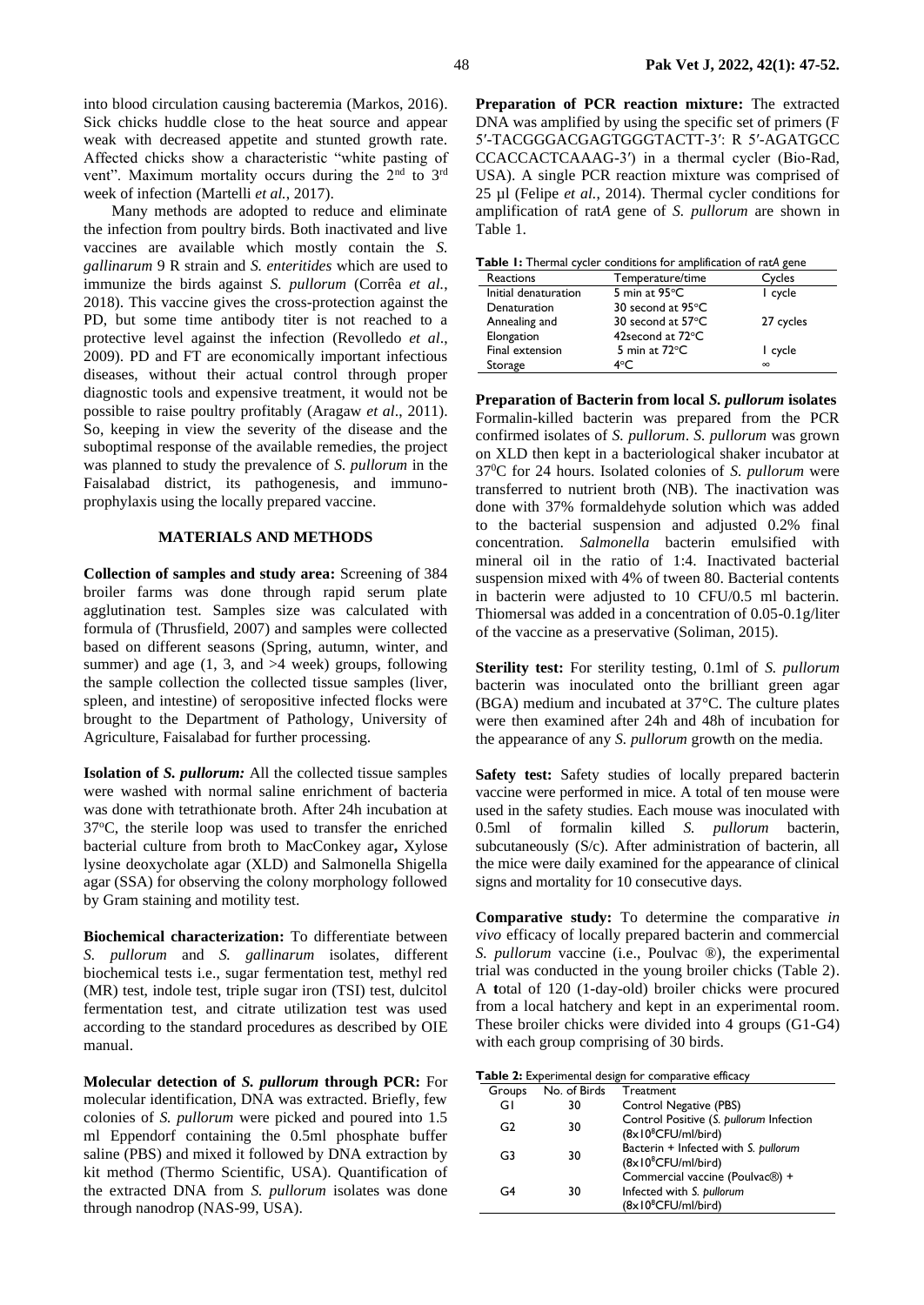Birds in G1 were kept as negative control (treated with PBS only) whereas G2 birds were kept as the positive control (infected with *S. pullorum*). On the 7<sup>th</sup> day, each bird in group G3 and G4 was injected intramuscularly (I/M) with 0.5 ml of the primary dose of bacterin and commercial vaccine, respectively. On the 14<sup>th</sup> day, all the birds in G3 and G4 were again administered with a booster dose (0.5ml/bird) of bacterin and commercial vaccine through the I/M route, respectively (Abed and Ali, 2018). On day 28, each bird in G2, G3, and G4 was challenged with 8x10<sup>9</sup> CFU/ml of *S. pullorum* through the oral route. The comparative efficacy of both vaccines was determined. Indirect ELISA for serogroup D (ID Screen®, France) test was carried out with the sera to determine the potency of the vaccine. Calculate the S/P ratio and antibody titer as follows:

 $S/P = \frac{OD(Sample) - OD(NC)}{OD(SO_0, OD(NC))}$  $\overline{OD\ (PC)-OD\ (NC)}$ Log<sub>10</sub> (titer) =  $1 \times$  Log<sub>10</sub> (S/P) +3.4; Titer =  $10^{\log_{10}(\text{titer})}$ 

**Statistical analysis:** The experimental data were subjected to one-way ANOVA by using R-studio and means were compared with tukey's test. The level of significance was 0.05 or lower.

### **RESULTS**

**Seroprevalence of** *S. pullorum:* The overall prevalence of *S. pullorum* was 11.72% through rapid plate serum agglutination test (RSA). The seasonal seroprevalence of *S. pullorum* in broiler was found highest 18.75% during the winter (Dec-Feb) followed by 13.54% autumn (Sep-Nov), 9.37%, spring (March-May), and summer (June-August) 5.20%. The seroprevalence of *S. pullorum* in different age group was highest in broiler birds of the 2nd week (17.07%) followed by 1 week 13.54%, and 3<sup>rd</sup> week 9.37%, and >4 weeks older 6.25%.

**Cultural characteristics of** *S. pullorum: S. pullorum* showed opaque, translucent, smooth, and round colonies on SS agar, whereas pink colonies with a black centre were observed on XLD agar. On MacConkey agar, pink circular and smooth colonies of avian Salmonella were observed. Microscopically, *S. pullorum* appeared as small rod-shaped bacilli with single or paired arrangements. All *S. pullorum* isolates were non-motile.

| Biochemical characterization of | Salmonella | Salmonella       |
|---------------------------------|------------|------------------|
| S. pullorum Tests               | gallinarum | bullorum         |
| Lactose fermentation            |            |                  |
| Glucose                         | $(Acid) +$ | (Acid and Gas) + |
| Dulcitol                        |            |                  |
| Maltose                         | $(Acid) +$ | (Acid and Gas) + |
| Indole Production               |            |                  |
| Methyl red test                 | +          |                  |
| Motility                        |            |                  |

**Molecular confirmation of** *S. pullorum:* Molecular confirmation was done with the help of PCR. The appearance of 243bp band for *rat*A gene on gel electrophoresis apparatus confirmed the *S. pullorum* isolates as shown in Fig. 1.

**Sterility and safety of bacterin vaccine:** There was no growth of any type of Gram-negative and Gram-positive bacteria after incubation in on XLD agar. Furthermore, no clinical signs and lesions were observed in mice up to 10 days of a safety testing trial showing bacterin was sterile and safe for birds. While control negative group also showed no clinical signs.

**Efficacy of bacterin and commercial vaccine (Poulvac ®) Morbidity and mortality rate (%):** The positive control group (G2) exhibited the highest morbidity (80%) and mortality rate (60%) compared with bacterin vaccinated group (G3) in which 30% (morbidity) and 10% (mortality) was observed. The morbidity and mortality rate in group commercially available bacterin vaccine group (G4) was 40% and 20%, respectively.

**Gross lesions of experimental trial:** No gross lesions were observed in group G1 throughout the experiment (Fig. 2). In this study, the maximum gross lesions were observed in broiler birds of group G2. While G3 and G4 exhibited mild gross lesions as compared to the control group G2 as shown in Fig. 2.

#### **Histopathological studies**

Liver: The hepatic tissue of G<sub>2</sub> showed the petechial hemorrhages (Ph), along with a disrupted hepatic cord pattern. Mononuclear cells infiltration were also observed at some area of hepatic tissues. Locally prepared bacterin vaccine group (G3) and commercially available vaccine group (G4) showed mild haptic tissue damage, mild congestion, petechial hemorrhages (ph), and small foci of degenerated hepatocytes observed in the tissue section as shown in Fig. 3.

**Spleen:** The splenic micrograph of group G1 showed the normal splenic structure with trabular artery (Ta) and diffused white pulp (Wp) and red pulp (Rp). The splenic tissue of group G2 (positive control) showed congestion (small arrow) of the central artery and diffused proliferation of mononuclear cells disturbing the nodular pattern of the white and red pulp (Wp  $\&$  Rp) (Fig. 4).

**Heart:** Myocardium histograph of G1 showed normal cardiac muscles (M) with the syncytial pattern while in G2 (positive control), congestion of blood vessels in cardiac tissue with necrosis of myocytes, infiltration of heterophils and mononuclear cells at some areas. Group G3 and group G4 showed minimal vascular congestion and loss of striation of myocytes as shown in Fig. 5.

**Intestine:** The intestine of group G1 showed normal cellular structure. In group G2 villi (v) was seen with disrupted epithelium, atrophy, and damage of the submucosal gland (dg). There was an infiltration of inflammatory cells in lamina propria and submucosa. Broiler birds of groups bacterin vaccinated group (G3) and commercially vaccinated group (G4) showed less severe pathological changes (Fig. 6).

**Immunological study:** During the experimental period, the positive and negative control (G1 and G2) showed non-significant differences up to 28<sup>th</sup> days of age. After infection, the group (G2) showed a significant increase (P≤0.05) in values at 35 days of age to reach 1145 (optical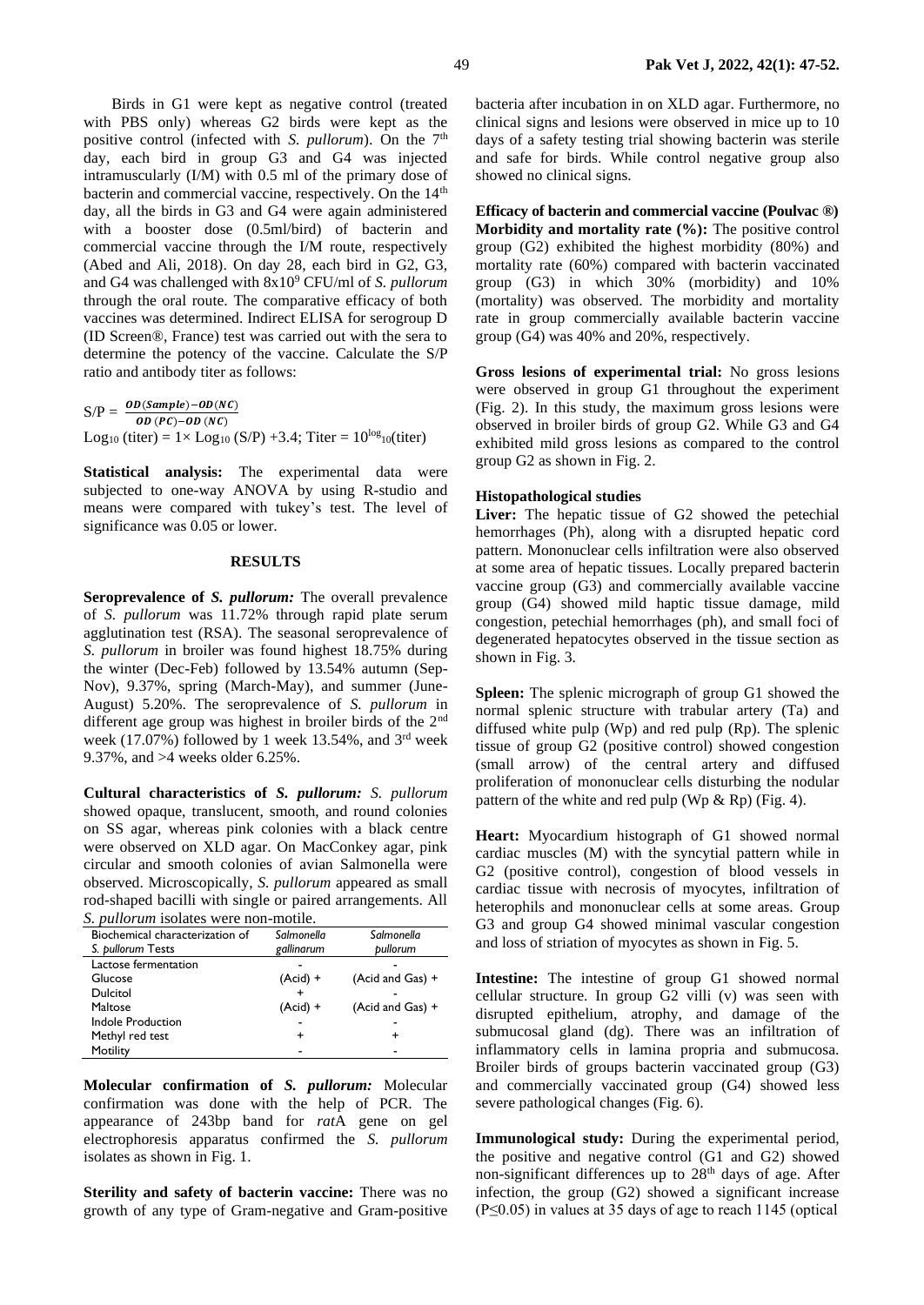

**Fig. 1:** Gel electrophoresis of PCR product showing the band at 243bp for *rat*A gene which is positive for *S. pullorum*. Lane 1, 3, 4, 5, 6, 7, 8, 9, and 10 the 243bp band for *S. pullorum*.



**Fig. 2:** Gross pathological lesions in broiler birds vaccinated with bacterin and commercial vaccine (Poulvac ®) infected with *S. pullorum.*  Total no of birds was in each group= 30. Liver: Hemorrhagic, white foci, Spleen: Splenomegaly, Heart: Pericarditis with whitish nodules, Intestine: cheesy material and enteritis.



**Fig. 3:** Histopathological changes in the liver of different groups. **h**: hemorrhages, **cv**: central vein, **If**: infiltration, **ph**: petechial hemorrhages, **ss:** Sinusoidal space.



**Fig. 4:** Histopathological changes in spleen of different groups. **Small arrow**: Hemorrhages, **rp**: Red pulp, **wp**: White pulp, **ta**: Central artery.



**Fig. 5:** Histopathological changes in heart of different groups. **Small arrow** : congestion of cardiac myocytes, **m**: cardiac muscles.



**Fig. 6:** Histopathological changes in intestine different groups. **g**: Submucosal gland, **mv:** microvillai, **m:** muscularis.

density 450 nm) and decrease to 954 at 42nd days of age. The groups G3 and G4 showed gradual and significant (P≤0.05) increase in optical densities values from 345 prior vaccinations to 1856 and 1650 respectively at 35<sup>th</sup> days of then significant ( $P \le 0.05$ ) increase in these values at 42 days old (2354 and 2060 respectively) were observed.

## **DISCUSSION**

Among bacterial diseases such as, fowl cholera, mycoplasmosis, and necrotic enteritis, salmonellosis is one of the major problems and its spread is increased due to various environmental factors including temperature, humidity, and stress in poultry farms. Salmonella causes substantial economic losses resulting from morbidity, mortality, and poor growth rate. Khan *et al.* (2014) reported a prevalence of 56.3% in selected six broiler farms of district Faisalabad and Sarker, and Rahman, (2021) reported 45.5% in Bangladesh. In the current study, seroprevalence was higher than the previous studies (Ahmed *et al.*, 2008) which reported 1.01% in Bangladesh. These reports show different incidences than the current study and it may be due to differences in geographical variation and management conditions. The occurrence of disease was more in the winter season and the similar results were reported previously (Grimont and Weill, 2007). It was observed that during the winter season there were more incidences of diseases which might be due to more predisposition of birds to these pathogens when the temperature is low. RSA test occasionally gives a very high prevalence which may be due to false-positive results because of cross-reactivity among serotypes, administration of killed vaccines, contaminated serum samples, and age of flock (Corrêa *et*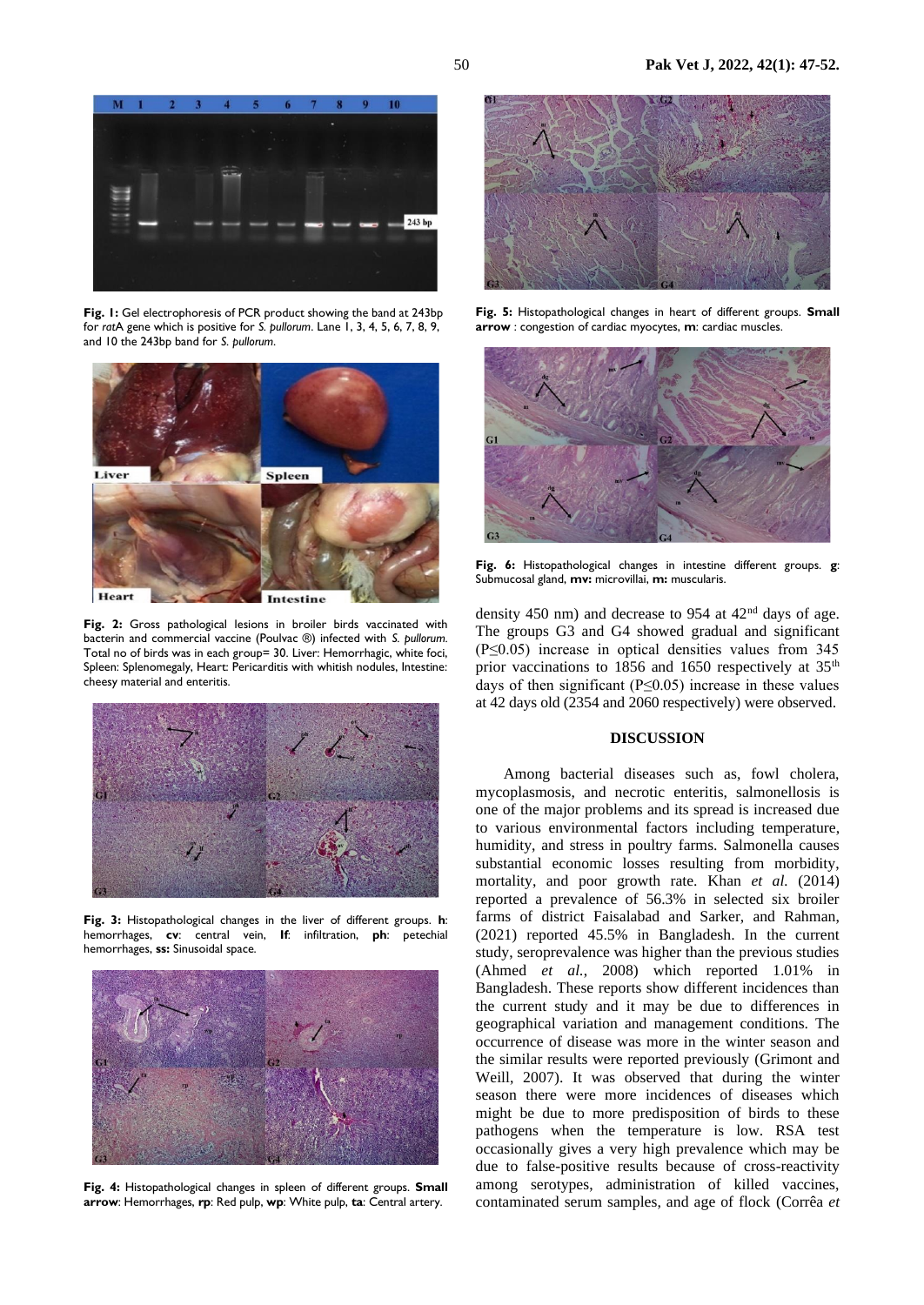*al.*, 2018). For proper diagnosis and control, programs based on seroconversion may be inadequate, so seromonitoring should be combined with culture and molecular techniques (Shoaib *et al.*, 2020).

The colony characters of *S. pullorum* on SSA were black, while single or in pairs, rounded, small, and centrally black on XLD. Colonies on MacConkey agar were transparent, pink, and smooth. These all findings corresponded with the previous studies (Ahmed *et al.,* 2008; Perez *et al.,* 2004). In Gram staining, the morphology of the isolated bacteria appeared as Gramnegative small rods with the single or paired arrangement that was in line with the previous findings (Hossain *et al.*, 2006). Similar findings were previously reported by several previous studies (Xiong *et al.*, 2017). Many findings have shown that standard PCR-based detection of *Salmonella* serovars is more susceptible, easier, and quicker than conventional microbiologic methods (Soria *et al.*, 2013). Therefore, a PCR assay based on the specific gene (*rat*A) was used for the detection and separation of *Salmonella serovar Gallinarum biovars gallinarum* & *pullorum*. In the current study, findings based on the mentioned genes were like the previous results (Batista *et al.*, 2013).

**Comparative efficacy of bacterin in broiler chicks:**  Formalin killed vaccine was prepared from the local isolates of *S. pullorum* following the method described by (Samina *et al*., 2013) based on principle for the development of an inactivated vaccine (Nunnally *et al*., 2015). In the sterility test, bacterin gave no growth on brilliant green agar, and in the safety test, there was no lesion produced in mice after which showed that bacterin was safe for birds results were in line with guidance for the preparation of bacterin (World Organisation for Animal Health, 2006). The clinical trial was constructed to check the efficacy of bacterin, and results were compared with different studies.

The morbidity and mortality rate were increased in the control positive group (G2) as compared to groups (G3 and G4) that were immunized before infection with *S. pullorum.* These findings are supported by the previous study (Abed and Ali, 2018). In necropsy findings of the infected birds, the liver was found congested, bronze discolored with white necrotic foci. The spleen was congested and showed splenomegaly. The heart showed pericarditis with white nodules. Ceca were filled with semisolid, cheesy material and showed catarrhal enteritis. Microscopically, the liver showed petechial hemorrhages along with disrupted hepatic cord pattern and necrosed hepatocytes. The liver, spleen, heart, and intestine showed infiltration of mononuclear cells. These gross and histopathological findings were more in the positive control as compared to groups G3 and G4. These findings are in line with the previously published studies (Haider *et al.*, 2012; Yin *et al.*, 2015b). In groups G3 and G4 that were immunized before infection with *S. pullorum* showed the normal histogram of broiler birds which showed that bacterin and commercial vaccine (Poulvac®) minimize the risk of disease by boosting immunity and combat the infection before producing clinical lesions.

In the present study, the systemic response of IgG was significantly increased against *S. pullorum* antigens in

groups G3 and G4 which were immunized before infection with *S. pullorum*. Furthermore*,* immunization of chickens with inactivated *S.* pullorum vaccine in two shots induced increasing in ELISA seroconversion (serum IgG response) which persisted up to from 3 to 32 weeks postvaccination (Freytag and Clements, 2005; Rahaman *et al.*, 2014). The success of immunization against intracellular pathogens such as *S. pullorum* is largely accredited to the improvement of systemic and mucosal immune responses (Titball, 2008). The bacterin would be more potent than the commercially available vaccine because it was produced by the locally isolated *S. pullorum*.

**Conclusions:** In Asian countries, in which avian salmonellosis is frequent due to difficulty in restriction of the live poultry movement, infection.

**Authors contribution:** NM performed all experiments, analyzed the sera and tissue samples. FR designed the research plan, interpreted data, and drafted the manuscript. MKS and MAA provided the technical support about experiments and data analysis.

#### **REFERENCES**

- Abdela N and Markos T, 2016. Epidemiology and economic importance of pullorum disease in poultry: a review. Glob Vet 17:228–37.
- Abed TK and Ali BH, 2018. Molecular detection of Salmonella pullorum from poultry ceca and vaccine preparation. Int J Poult Sci 17:71–7.
- Ahmed A, Islam M, Haider M, *et al.*, 2008. Seroprevalence and pathology of naturally infected Salmonellosis in poultry with isolation and identification of causal agents. J Bangladesh Agric Univ 6:327–34.
- Aragaw K, Terefe L and Abera M, 2011. Prevalence of salmonella infection in intensive poultry farms in hawassa and isolation of salmonella species from sick and dead chickens. Ethiop Vet J 14.
- Barrow PA and Freitas Neto OC, 2011. Pullorum disease and fowl typhoid-new thoughts on old diseases: A review. Avian Pathol  $40:1-13.$
- Batista DFA, de Freitas Neto OC, Lopes PD, *et al.*, 2013. Polymerase chain reaction assay based on ratA gene allows differentiation between Salmonella enterica subsp. enterica serovar Gallinarum biovars Gallinarum and Pullorum. J Vet Diagnostic Investig 25:259– 62.
- Corrêa IMO, Pereira LQ, Silva IGO, *et al.*, 2018. Comparison of three diagnostic methods for Salmonella enterica serovars detection in chicken rinse. Pesqui Vet Bras 38:1300–6.
- El-Sharkawy H, Tahoun A, El-Gohary AEGA, *et al.*, 2017. Epidemiological, molecular characterization and antibiotic resistance of Salmonella enterica serovars isolated from chicken farms in Egypt. Gut Pathog 9:1–12.
- Felipe D, Batista A, Caetano O, et al., 2014. Infection , Genetics and Evolution Identification and characterization of regions of difference between the Salmonella Gallinarum biovar Gallinarum and the Salmonella Gallinarum biovar Pullorum genomes. Infect Genet Evol. 30:74-81.
- Freytag LC and Clements JD, 2005. Mucosal adjuvants. Vaccine 23:1804–13.
- Grimont P and Weill F-X, 2007. Antigenic formulae of the Salmonella servovars: WHO Collaborating Centre for Reference and Research on Salmonella. 9th Ed Inst Pasteur 1–166.
- Haider MG, Chowdhury EH, Ahmed AKM, *et al.*, 2012. Experimental pathogenesis of pullorum disease in chicks by local isolate of Salmonella Pullorum in Bangladesh. J Bangladesh Agril Univ 10:87- 94.
- Hossain M, Chowdhury E, Islam M, *et al.*, 2006. Avian Salmonella Infection: Isolation and identification of organisms and histopathological study. Bangladesh J Vet Med 4:7–12.
- Kebede A, Kemal J, Alemayehu H, *et al.*, 2016. Isolation, identification, and antibiotic susceptibility testing of salmonella from slaughtered bovines and ovines in Addis Ababa abattoir enterprise, Ethiopia: A Cross-Sectional Study. Int J Bacteriol 2016:1-8.